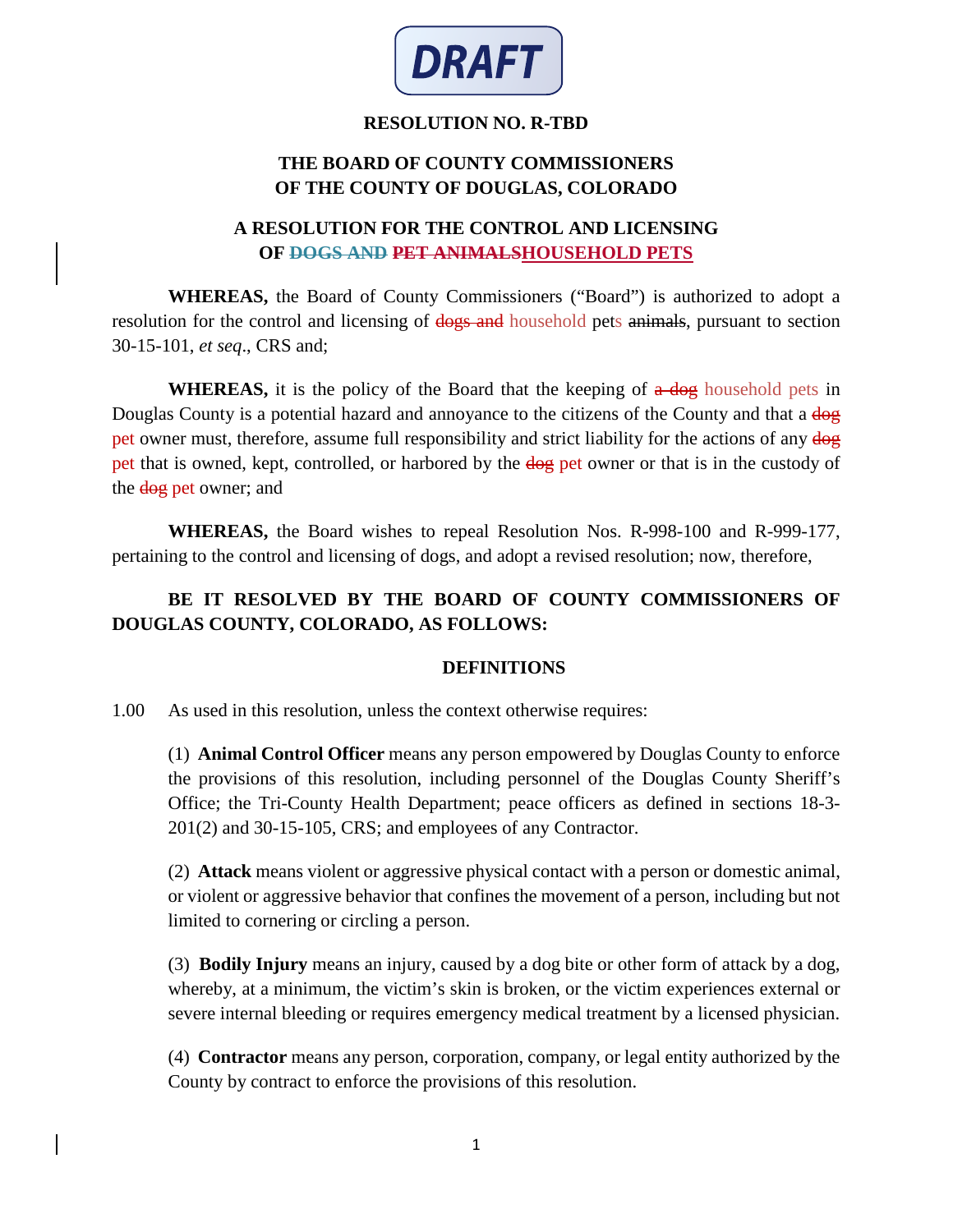

(5) **Control** means the restraint of a dog by means of a leash or similar tether no more than thirtyfifteen (3015) feet in length or by means of confinement within a fully enclosed area adequate to ensure that the dog will not escape.

(6) **County** means the unincorporated portion of Douglas County.

(7) *Dangerous animal* means any animal, except a dog assisting a law enforcement officer engaged in law enforcement duties, that:

#### Causes serious bodily injury to any person or domestic animal

Has been previously adjudged as a potentially dangerous animal under [Section 7-7-430](https://library.municode.com/co/centennial/codes/municipal_code?nodeId=CEMUCO_CH7HESAAN_ART7ANCO_DIV4ANCOVI_S7-7-430PODAAN)**1.05** of this Articleresolution and the owner or keeper has failed to obtain and maintain the required potentially dangerous animal permit, or the animal has engaged in subsequent behavior that poses a threat to public safety or for which any of the potentially dangerous animal permit conditions set forth for the keeping of potentially dangerous animals have been violated (unless the animal owner or keeper has been relieved of the obligation to maintain such permit as set forth in Subsection 7-7-430(f)**1.05 (4)(j)** of this Articleresolution).

Engages in or has been trained for animal fighting as described and prohibited in Section 18-9- 204, C.R.S.

(87) DCZR means Douglas County Zoning Resolution, as amended, available at www.douglas.co.us/zoning

(987) **Dog** means any animal of the canis familiaris species or any hybrid thereof.

(1098) **Guard Dog** means any dog kept for the purpose of deterring persons who are not authorized by the dog's owner from entering either any premises used solely for commercial purposes or any construction site, including any area used for storage of tools or construction equipment.

(1109) **Harboring** means occupying any premises on which a dog is kept or to which a dog customarily returns for food and care.

(121) **Household Pet**: A small animal customarily permitted to be kept in a dwelling for company or pleasure, including, but not limited to, dogs, cats, pot-bellied pigs, gerbils, hamsters, tropical fish, or common house birds, provided that such animals are not kept to supplement food supplies or for any commercial purpose.

(1320) **Impound** means to physically confine a dog at a licensed boarding facility or licensed animal shelter at the direction of an animal control officer.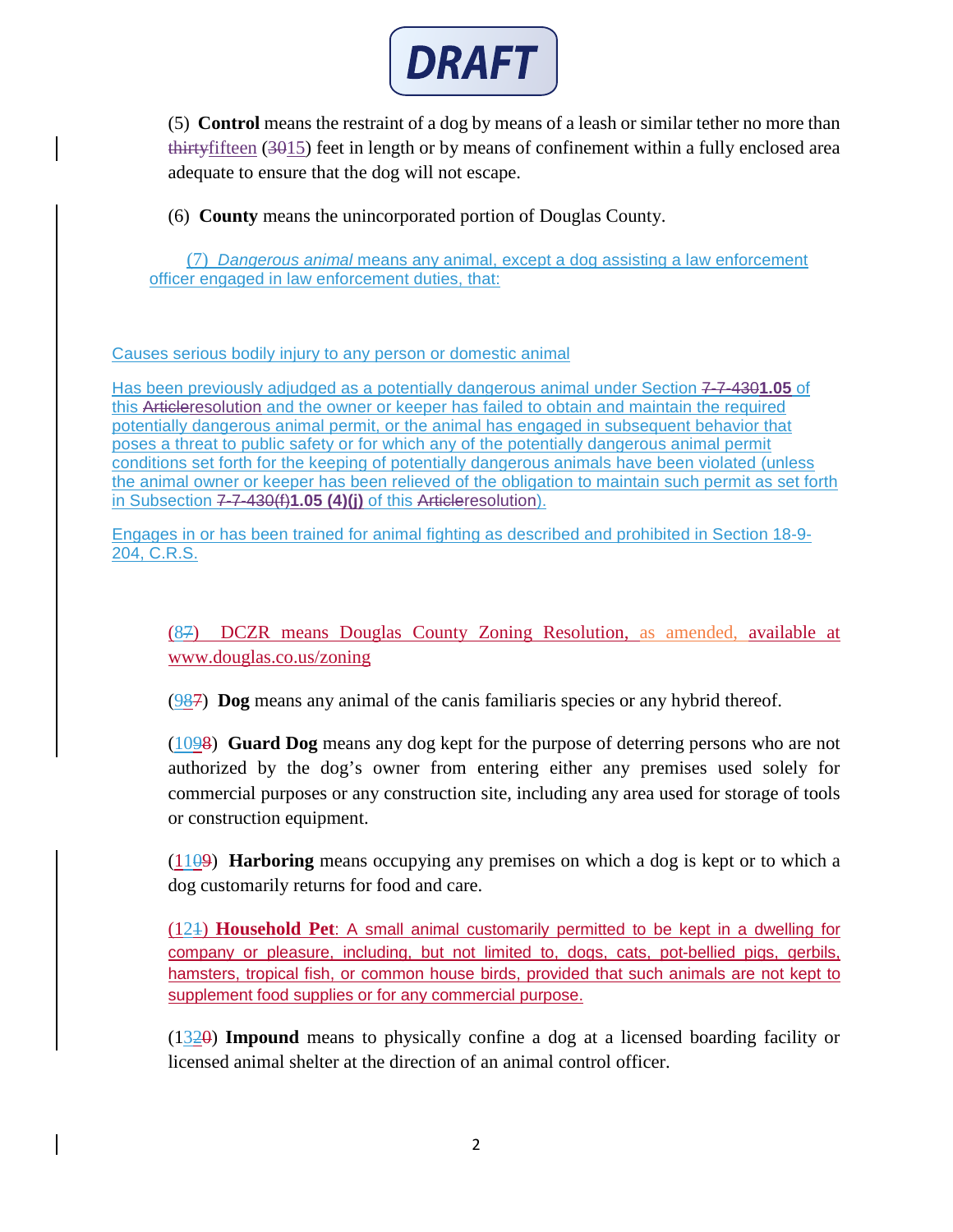

(1431) **Kennel** means any structure or area used to house more than four dogs of four months of age or older or used for the grooming, breeding, boarding, training or selling of dogs.

(1542) **License** means a current rabies certificate and tag indicating that a dog has been inoculated against rabies in the State of Colorado by a licensed veterinarian.

(165) Mediation means a confidential and impartial program (per 13-22-307 C.R.S.) hosted by the Douglas County Sheriff's Office that uses professional mediators to assist in finding agreeable solutions to neighborhood problems such as pets, noise, property maintenance, landscaping issues, landlords, zoning or code issues, etc.

(1763) **Owner/keeper** means any person, or the parent, guardian, or custodian of any child who owns, controls, keeps, harbors, or has custody of a household petdog.

(18) *Potentially dangerous animal* means any animal, except a dog assisting a law enforcement officer engaged in law enforcement duties, that may be a threat to public safety as may be demonstrated by any of the following behaviors:

(a) Causes any injury less than serious bodily injury to any person or domestic animal at any place within the County.

(b) Without provocation, approaches any person in a menacing or terrorizing manner or in an apparent attitude of attack, whether such person is in motion or standing still, and whether such person is on foot or on or in a vehicle or device which allows such person to be in motion.

(c) Attacks any person who is lawfully on the owner's or keeper's property

*(19) Proper enclosure* means a structure which:

(a) Is suitable to prevent the entry of young children and to prevent the animal from escaping.

(b) Has secure sides and a secure top or secure sides which are of sufficient height to prevent the animal from escaping over the sides.

(c) Has sides that are constructed at the bottom so as to prevent the animal's escape by digging under the sides.

(d) Provides appropriate protection from the elements for the animal.

(1) **Pet Animal** means and includes any animal owned or kept by a person for companionship or protection or for sale to others for such purposes.

(20175) **Running at Large** means off the premises of the dog owner and not under the real and immediate physical control of an owner able to control the dog.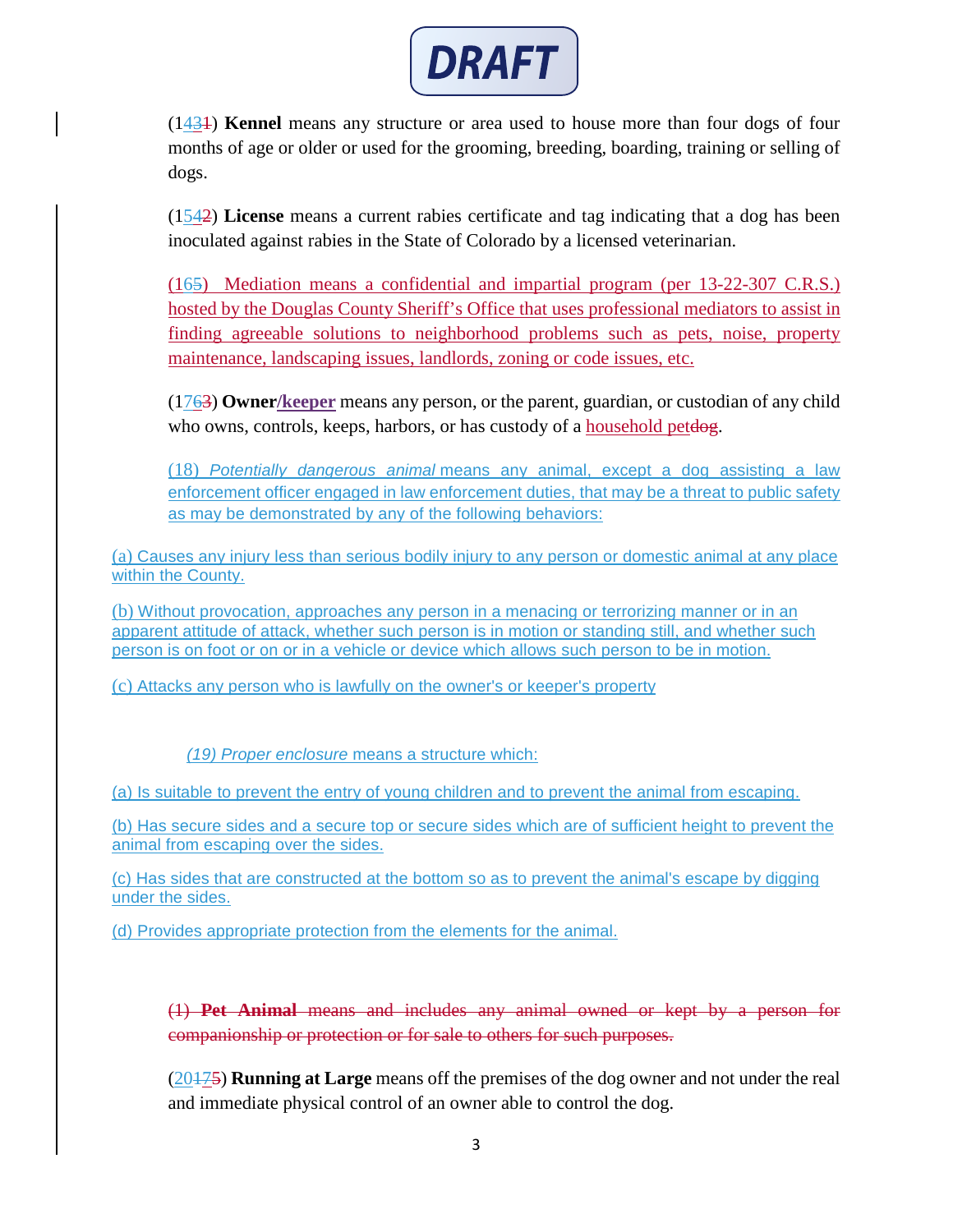

(21) *Serious bodily injury* means any physical injury that results in broken bones or severe bruising, muscle tears, lacerations that require multiple sutures or cosmetic surgery, or any physical injury that requires corrective or cosmetic surgery or results in death.

(186) **Vicious Dog** means a dog that:

(a) bites or attacks a person or a domestic animal without provocation; or

(b) approaches any person in an apparent attitude of attack and/or in a vicious or terrorizing manner; or

(c) has been found to be a vicious dog by any court in any action brought pursuant to this resolution.

#### **LICENSING**

1.01 Every owner within the County shall obtain and maintain a current rabies certificate and tag issued by a licensed veterinarian for each dog that he or she owns after the dog is four months old. Each dog must possess a current certificate and tag by the time the dog is five months old, or within one month of being brought into the County if the dog is over  $f$  and  $f$  is our months old. Every dog required to have a tag shall wear its tag at all times. The tag shall be the County license and no other license is required. This section 1.01 shall not apply to dogs that are residents of a licensed kennel or veterinary facility.

#### **GUARD DOGS**

- 1.02 A guard dog may be placed or kept in an area for the protection of property only under the following conditions:
	- (1) The guard dog shall be confined to an enclosed area adequate to ensure that it will not escape or shall be under the complete control of a person at all times; and
	- (2) Warning signs shall be conspicuously posted indicating that a guard dog is present on the property and such signs shall plainly show a telephone number at which some person responsible for controlling the dog can be reached at all times.

### **IMPOUDMENT OF DOGS**

1.03 (1) An animal control officer may take into custody and impound any dog found running at large or any dog that has allegedly bitten a person or animal. Unless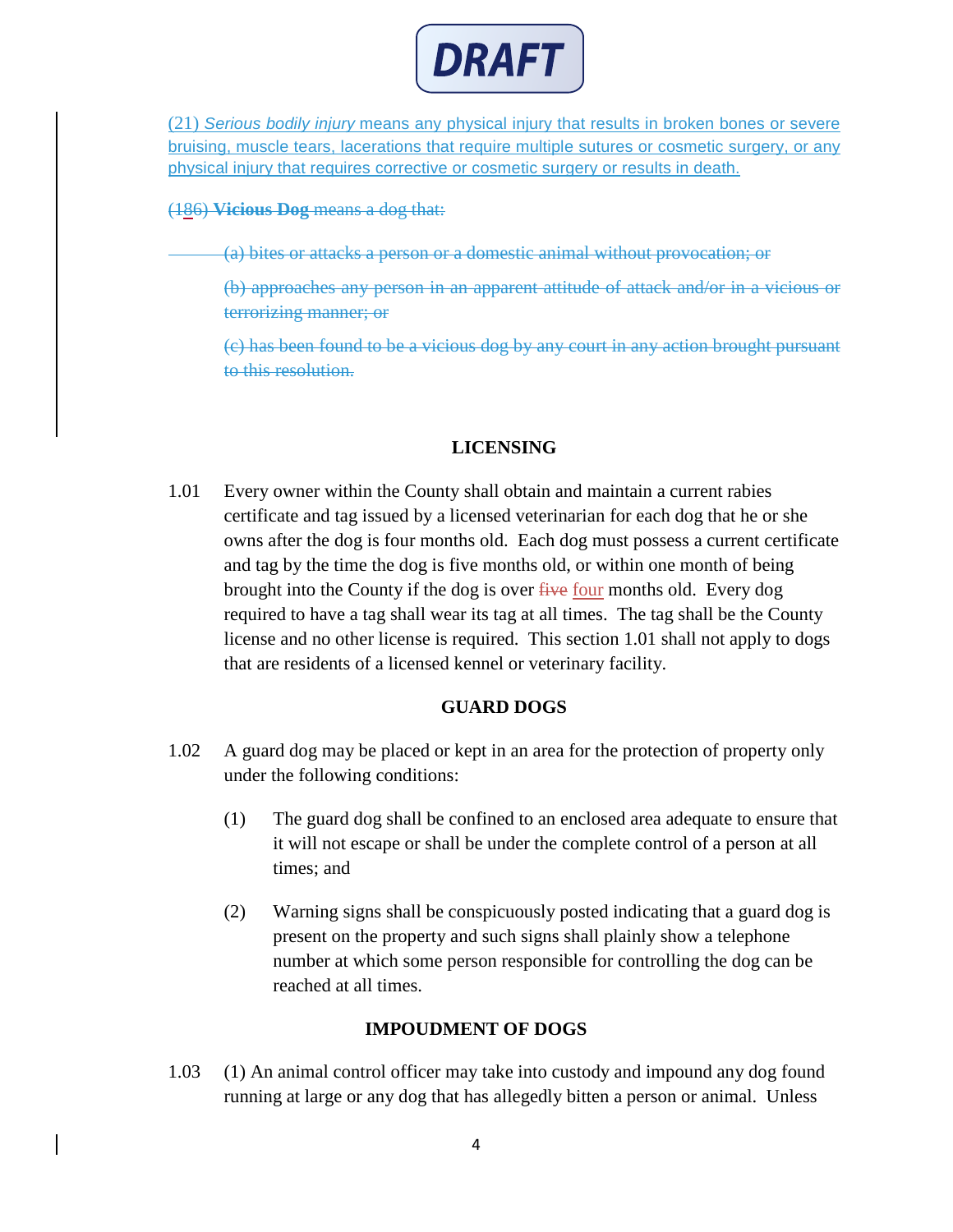

otherwise authorized by this resolution, the dog may be taken into custody and impounded for no more than ten (10) days.

Nothing in this Subsection (1) shall be construed to prevent an animal control officer or any other law enforcement officer from taking whatever action is reasonably necessary to protect his person or members of the public from being injured by any dog.

(2) An impoundment fee of fifteen dollars (\$15.00), payable to the office of the Douglas County Sheriff, shall be collected from any dog owner whose dog is impounded. Boarding fees charged by the facility at which the dog is impounded shall be payable at that facility by the dog owner.

## **DISPOSITION OF IMPOUNDED DOGS**

1.04 (1) No dog shall be disposed of prior to five (5) days after the date it is impounded unless the dog is critically ill or injured and the dog's owner is unknown or cannot be located.

(2) If the owner of an impounded dog is not known, and if the dog is not claimed by its owner within five (5) days after the date it is impounded, a contractor may, at its sole discretion, sell, donate, or destroy the dog.

(3) If the owner of an impounded dog is known, a contractor shall take reasonable steps to notify the dog's owner of the impound. If the dog ins not claimed by its owner within five (5) days after receipt of such notification, a contractor may, at its sole discretion, sell, donate, or destroy the dog. A dog owner shall be deemed to have received notification if an animal control officer contacts him or her by telephone or in person, or if the officer posts a notice on the owner's premises.

(4) If an animal control officer has reasonable grounds to believe that an unlicensed dog has bitten a person or that a dog may be rabid, the officer may hold the dog for as long as the officer, in his or her discretion, deems necessary, even after the dog is claimed by its owner.

(5) An animal control officer shall destroy any dog which a court has ordered to be destroyed in any Class 2 Misdemeanor action. Such destruction shall not occur prior to completion of observation for rabies in the dog if such observation has been deemed necessary by the court or by an animal control officer.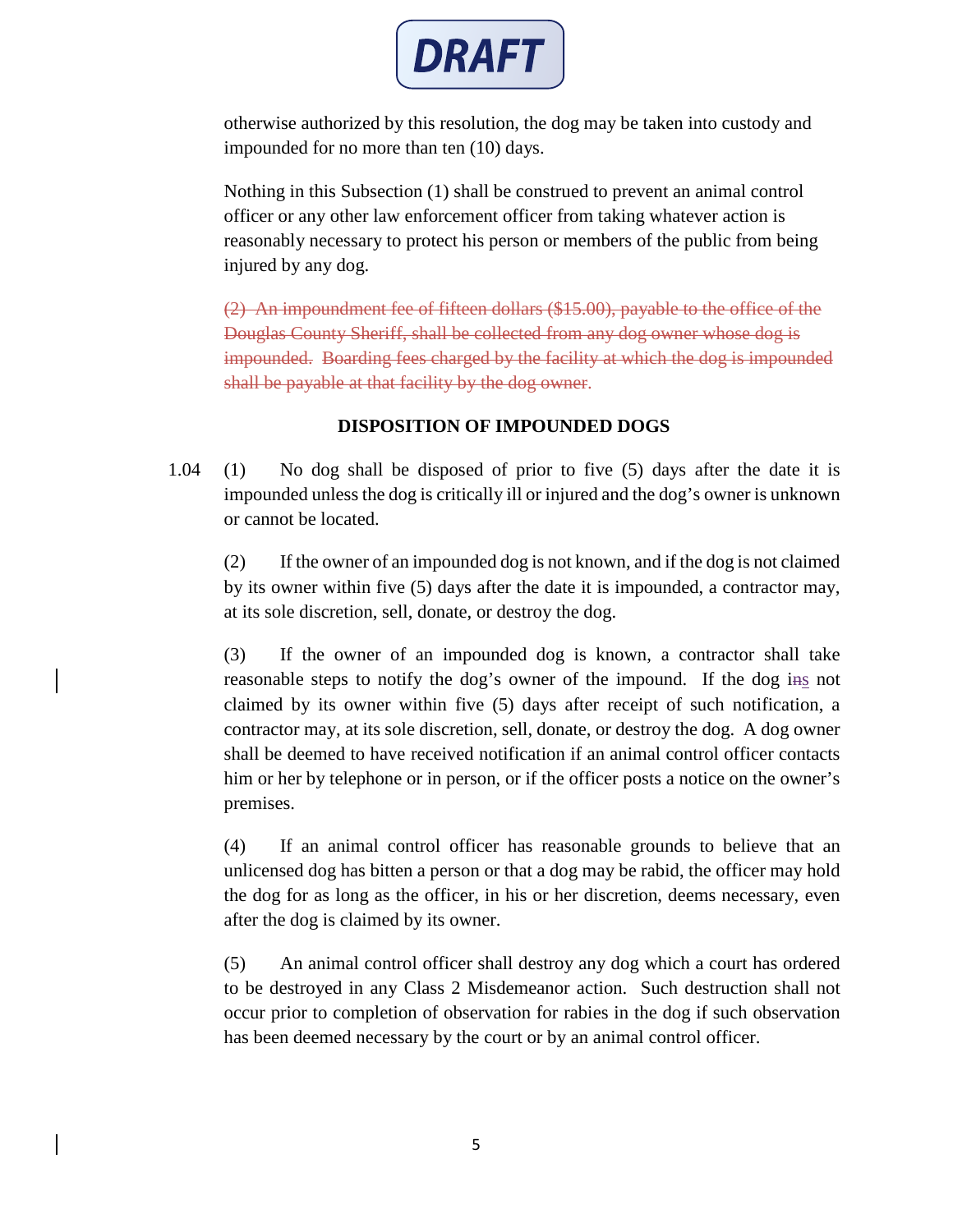

(6) No animal control officer shall sell or donate an impounded dog to any institution or facility that intends to use that dog for research or experimentation purposes.

### Potentially Dangerous Animals

1.05 (1) It is unlawful to keep or maintain any potentially dangerous animal within the County without compliance with this Section. Whenever any animal engages in behavior that meets the definition of a potentially dangerous animal, the owner or keeper of such animal shall be charged with a violation of this Section, and the animal may be seized and impounded as set forth in this Articleresolution. If the animal is impounded, such owner or keeper shall also be required to meet the financial bonding requirements set forth in this Articleresolution. If the identity of the owner or keeper of an animal which the animal control officer reasonably believes to be potentially dangerous cannot be reasonably determined, the animal shall be immediately confiscated. If the owner or keeper then claims such animal, the animal may, in the discretion of Animal Services, be released to its owner or keeper, together with a copy of the summons and complaint charging a violation of this Section. If the animal remains unclaimed for five (5) days, the animal shall be destroyed in an expeditious and humane manner. Such animals may be placed for adoption only with the consent of Animal Services.

(2) After any animal has been adjudged potentially dangerous through conviction or entry of a plea in the County Court, the animal may be permitted to remain in the County if and only if the owner applies for and receives a potentially dangerous animal permit from Animal Services, and the County Court shall order any such owner or keeper of a potentially dangerous animal to apply for such permit within five (5) days of the date of conviction and to maintain such permit for such animal at all times unless the animal is later determined by Animal Services to no longer be potentially dangerous in accordance with this Section. The owner or keeper of a potentially dangerous animal shall at all times comply with all conditions of such permit.

(3) Applications for potentially dangerous animal permits shall include:

The name and address of the applicant and of the owner or keeper of the animal and the names and addresses of two (2) persons who may be contacted in the case of emergency.

An accurate description of the animal for which the permit is requested.

The address or place where the animal will be located.

The owner or keeper of a potentially dangerous animal shall pay an annual permit fee of \$100 to register and maintain registration of such owner or keeper's animal as a potentially dangerous animal.

Proof that the animal has had a microchip implanted.

Proof that the animal has a current rabies vaccination.

Such other information as Animal Services may require to permit animal.

(4) Conditions of a potentially dangerous animal permit.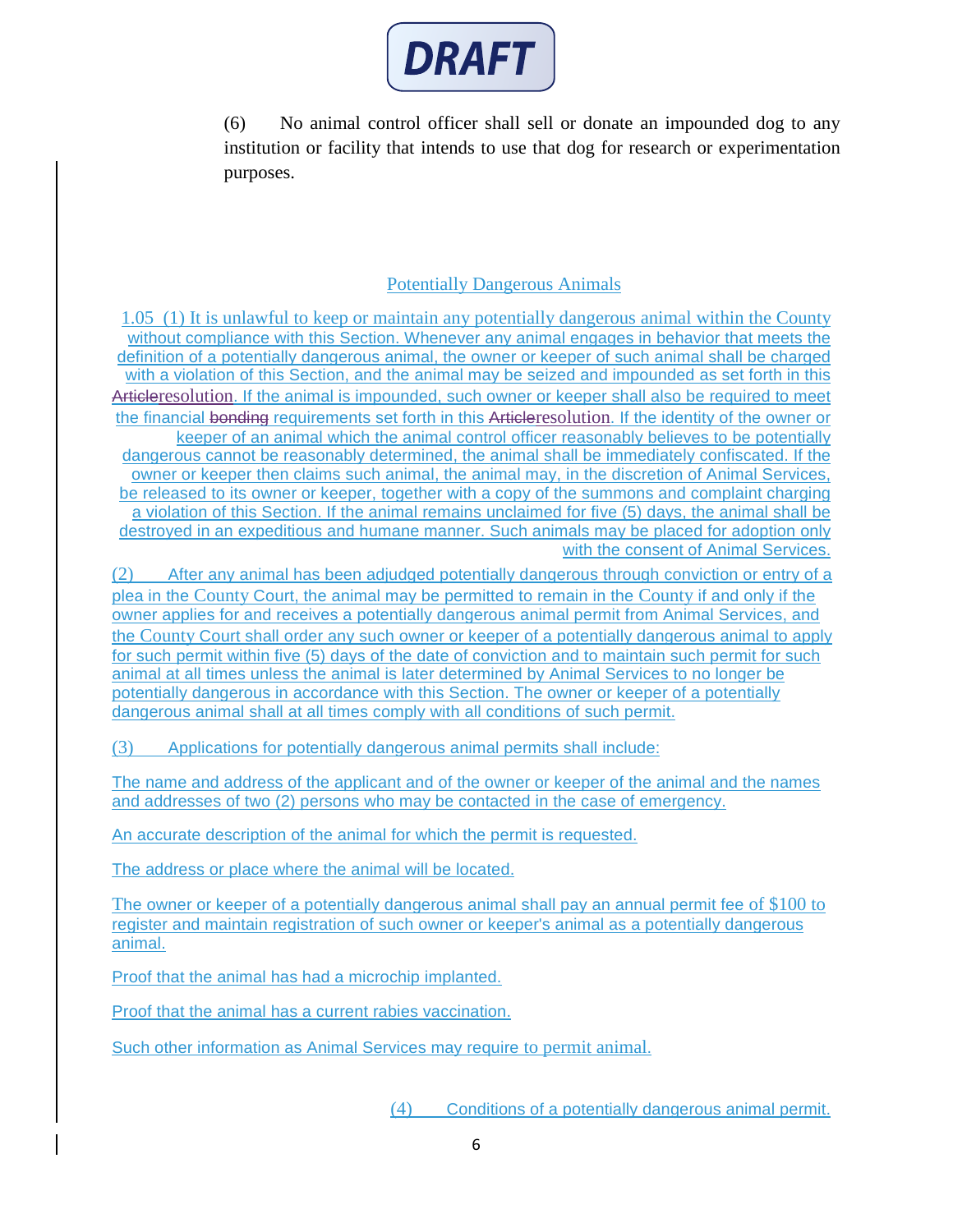

Any owner or keeper of a potentially dangerous animal shall be jointly and severally responsible with all other owners or keepers of such animal for compliance with the requirements of this Subsection and the permit issued hereunder.

The owner or keeper of any potentially dangerous animal shall be allowed only one (1) permitted potentially dangerous animal, and no household within the Cityounty shall be allowed to harbor more than one (1) permitted potentially dangerous animal at any time.

The owner or keeper of a potentially dangerous animal shall be a responsible adult eighteen (18) years of age or older.

The location where the potentially dangerous animal is possessed or maintained must be kept clean and sanitary, and the animal must be provided proper and adequate food, water, ventilation, shelter and care at all times.

Animal Services must be permitted at any reasonable time to inspect the animal and premises for compliance with this Section.

The owner or keeper of the potentially dangerous animal shall provide and pay for the implantation of a microchip within such animal and shall provide proof of compliance with this requirement at the time of making the permit application.

The owner or keeper of a potentially dangerous animal shall notify Animal Services in person or by telephone of any of the following occurrences within the scheduled time frames as set forth in this Subsection:

1.Within eight (8) hours after the animal has escaped or has otherwise ceased to be in custody of the owner or keeper for any reason, unless the owner or keeper knows such animal to be physically secured, restrained or confined and to be in the custody of another adult who is competent.

2.Within eight (8) hours after the animal has attacked a person or another domestic animal.

3.If the animal has died or if ownership or possession of the potentially dangerous animal or the location of the potentially dangerous animal's primary habitat is changed to a person or location outside of the Cityounty, the animal owner or keeper listed on the permit shall notify Animal Services within twenty-four (24) hours of such change, including the name, address and telephone number of the new owner, if relevant. If ownership or possession of the animal or the location of the animal's primary habitat is changed to a person or location at a different address within the Cityounty, the animal owner or keeper listed on the permit shall notify Animal Services within twenty-four (24) hours of the change, including the name, address and telephone number of the new owner, if relevant, and the new owner may be permitted to modify the permit to reflect the new owner's name in the discretion of Animal Services, but such modification must be obtained within five (5) days of the change.

(h) In the discretion of Animal Services and/or as ordered by the County Court, potentially dangerous animal permits may contain any or all of the following conditions:

a. Except under the circumstances otherwise specifically permitted by this Section, a potentially dangerous animal shall at all times be maintained inside of a proper enclosure.

b. The potentially dangerous animal shall not be present, kept or maintained at any location other than as specified in the permit.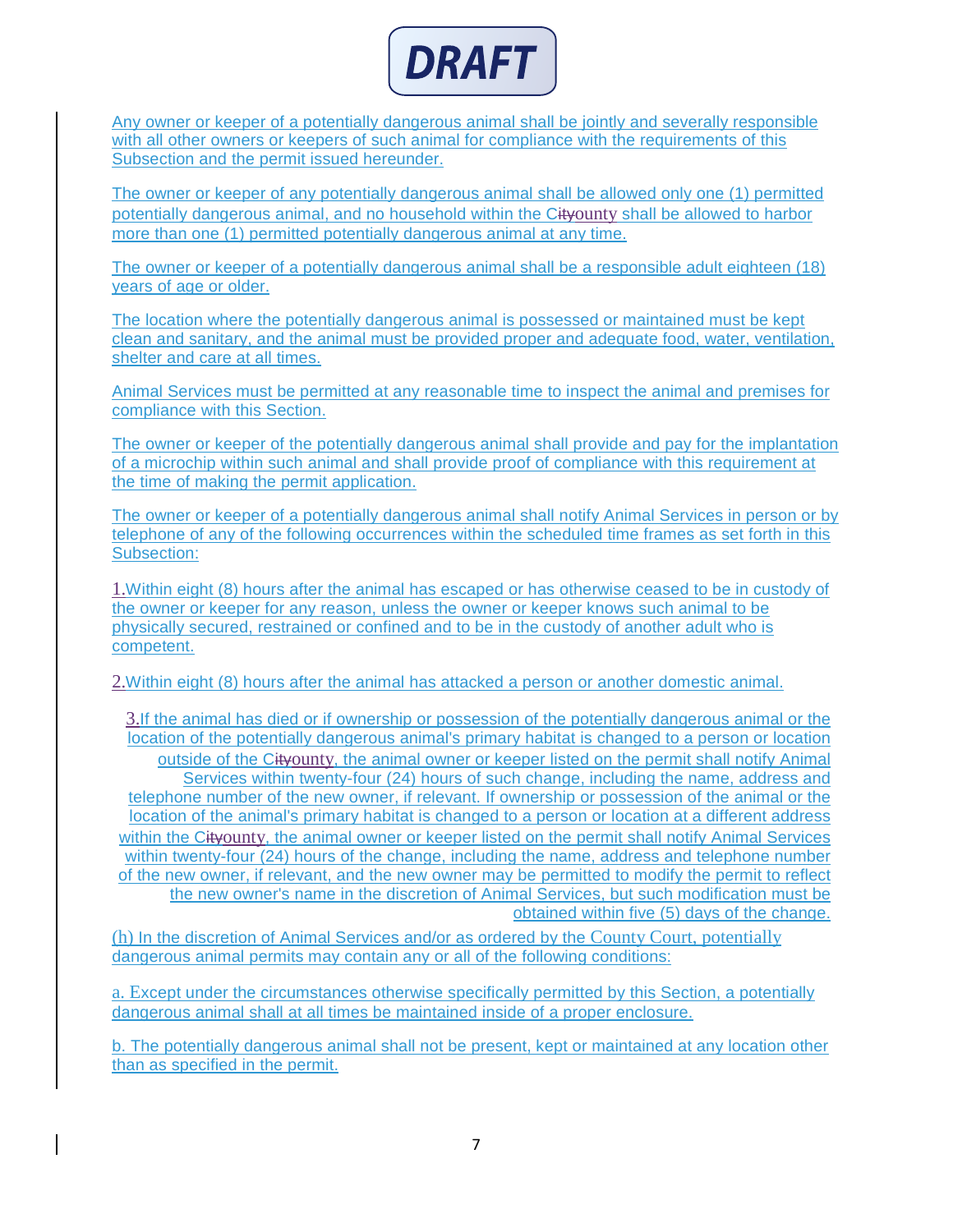

c. A sign which is clearly visible to the general public shall be posted on the premises where a potentially dangerous animal is kept, warning that there is an animal on the premises which presents a potential danger to persons. Such sign shall have the dimensions, colors, graphics and lettering that comply with the standards as established by Animal Services. Such sign shall also include a symbol sufficient to convey, without the use of words, the message that there is an animal on the premises which presents a potential danger to persons.

d.The potentially dangerous animal shall not be permitted to be outside a proper enclosure on the premises named in the permit except for the purpose of obtaining supervised and attended exercise, veterinary care, being sold or given away or to comply with any provision of law or directive of an animal control officer. When outside the proper enclosure for such permitted purposes, the animal must be properly muzzled and restrained by a substantial chain or leash not to exceed six (6) feet in length under the control of a responsible adult at all times who has the physical ability to restrain the movement of such animal. Notwithstanding, potentially dangerous animals may be confined humanely within a vehicle, provided that the animal cannot escape or inflict injury upon any person or other domestic animal.

(i) Except as provided in Subsection (f) below, the permit as provided in this Section shall be renewed annually with Animal Services.

(j) In the discretion of Animal Services, upon written request from the owner or keeper, if there are no additional documented findings by Animal Services of any behavior of the potentially dangerous animal which indicates that the animal remains a threat to the public safety for the twenty-fourmonth period from the effective date of the initial potentially dangerous animal permit, the owner or keeper may be relieved of the obligation to continue to maintain a potentially dangerous animal permit.

### **VIOLATIONS – PENALTIES – ENFORCEMENT**

#### **Class 2 Petty Offenses**

- 1.065 (1) A dog household pet owner commits a Class 2 Petty Offense if:
	- (a) The owner's dog is unlicensed as provided in Section 1.01 of this resolution;
	- (b) The owner's dog runs at large in the County, except in public parks where diogs are permitted to run at large within designated areas;
	- (c) The owner's dog, under the control of the owner, bites a person without causing bodily injury or bites a domestic animal.
	- (d) The owner's dog, whether on or off the owner's premises, approaches any person in an apparent attitude of attack and/or in a vicious or terrorizing manner;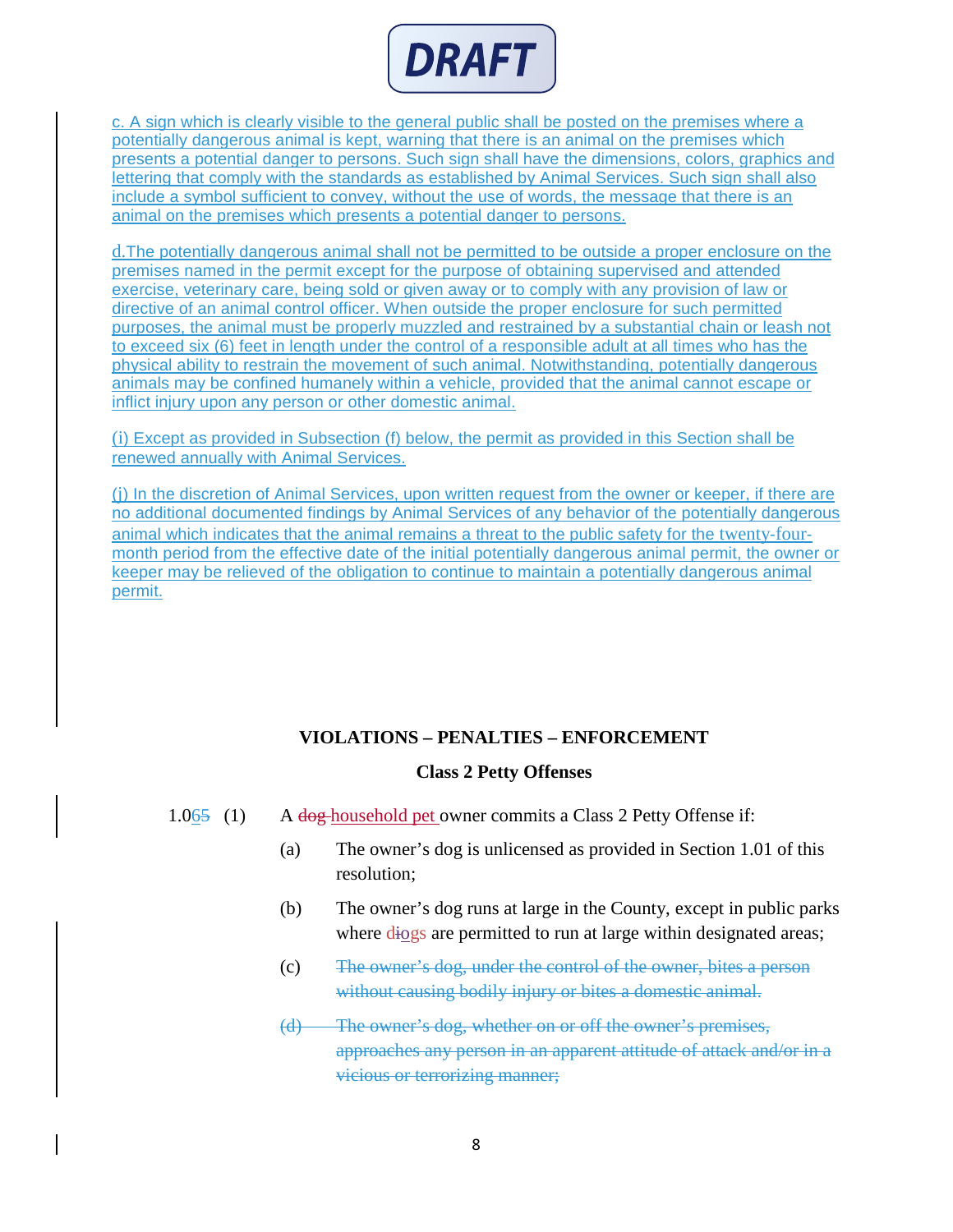

- (e) A tag evidencing licensing and inoculation for another dog is worn by the owner's dog.
- (f) The dog owner fails to keep a vicious dog under physical control.
- (gd) TThe dog owner possesses one or more guard dogs and fails to comply with the conditions of section 1.02 of this resolution.
- (de) The owner's pet violates Section 1.05 of this Articleresolution (Potentially Dangerous Animal). Any person charged with violating [Section 1.05](https://library.municode.com/co/centennial/codes/municipal_code?nodeId=CEMUCO_CH7HESAAN_ART7ANCO_DIV4ANCOVI_S7-7-420DAAN) of this Articleresolution shall be issued a summons and complaint requiring a mandatory court appearance.

(feh) A household pet individually, **or in combination wi**th another household pet or pets, disturbs the peace of another by making **any noise** audible from an adjacent or nearby property for a 10-minute period that is relatively continuous and uninterrupted.

> The dog's owner fails to prevent his or her dog, regardless of whether the dog is on or off the owner's premises, from disturbing the peace of any person by loud, habitual, or persistent barking, howling, yelping, or whining.

- (fgii) An affirmative defense to the violation of this subsection  $(c)$ ,  $(d)$ , or (f) shall be:) shall be:
	- (1) That at the time of the attack by the dog which causes injury to or the death of a domestic animal, the domestic animal was at large, was an estray, and entered upon the property of the owner and the attack began, but did not necessarily end, upon such property;
	- (2) That at the time of the attack by the dog which causes injury or death of a domestic animal, said animal was biting or otherwise attacking the dog or its owner;
	- (3) That, at the time of the attack by the dog which causes bodily injury to or the death of a person, the victim of the attack was committing or attempting to commit a criminal offense, other than a petty offense, against the dog's owner, and the attack did not occur on the owner's property;
	- (4) That, at the time of the attack by the dog which causes bodily injury to or the death of a person, the victim of the attack was committing or attempting to commit a criminal offense, other than a petty offense, against a person on the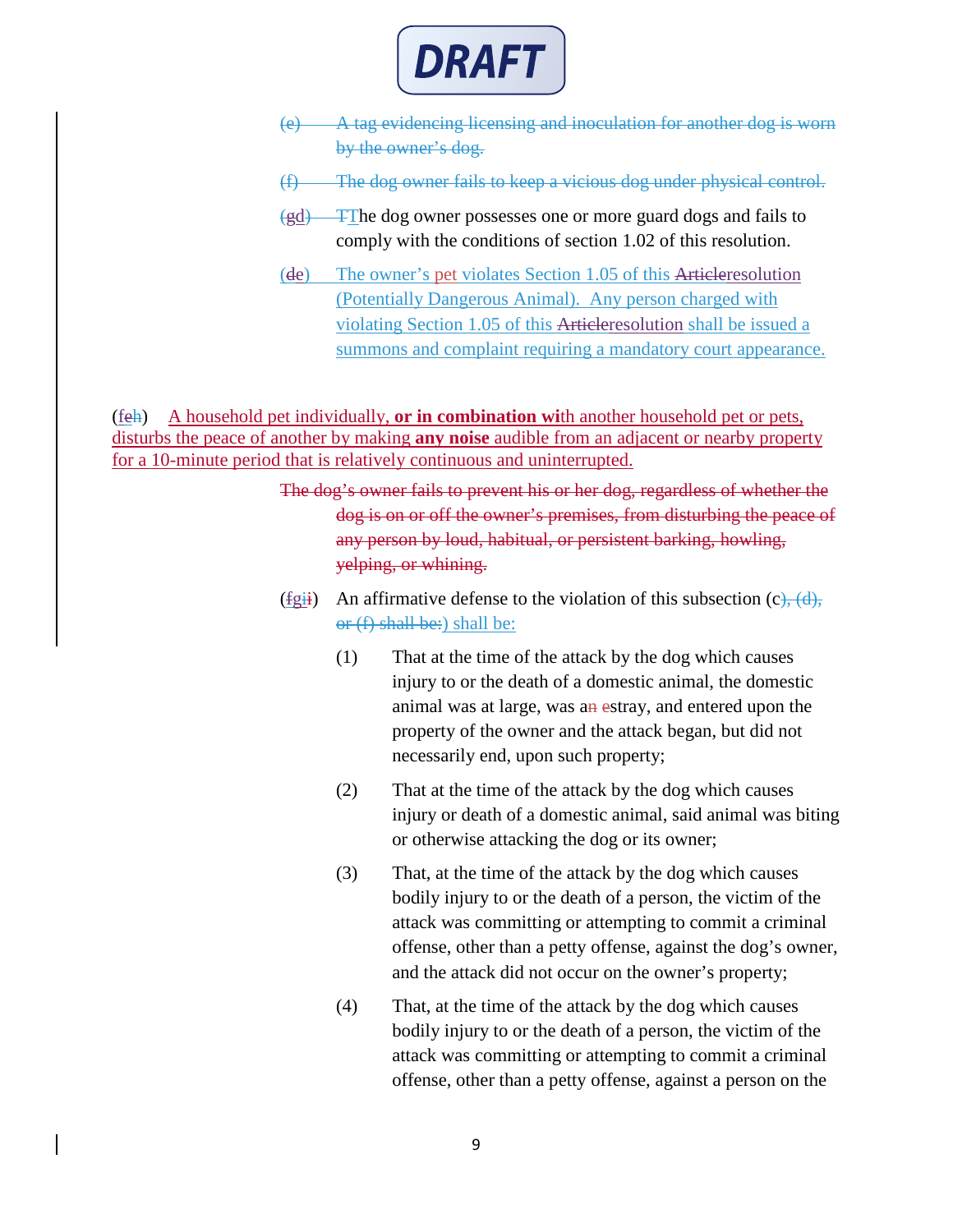

owner's property or the property itself and the attack began, but did not necessarily end, upon such property; or

- (5) That the person who was the victim of the attack by the dog tormented, provoked, abused, or inflicted injury upon the dog in such an extreme manner which resulted in the attack.
- (6) The affirmative defense set forth in subsection  $(ig_i)$  shall not apply to any dog that has engaged in or been trained for animal fighting as said term is described in section 18-9- 204 CRS.
- (2) No  $\frac{d}{d}$  No doghousehold -owner shall be charged with violating Subsection  $(1)$  (eh)  $)$  (f)of Ssection 1.065 unless an animal control officer or deputy sheriff previously has issued a written warning to the owner: $\theta$ accordance with the following warning process:
	- (a) The animal control officer or deputy sheriff shall issue the warning on the basis of a written statement from a complainant, unless an animal control officer or deputy sheriff witnesses the violation. If any animal control officer or deputy sheriff is witness to a violation, he/she must document the evidence and details in a written report in conjunction with the issuance of any warning;
	- (b) The complainant shall clearly identify himself or herself by stating his or her name, personal or business address, and telephone number, and shall state the household pet-dog owner's address, a description of the owner's household pet dog-if possible, a description of the incident, and the date, time, place, and duration of the incident, and note any evidence that supports the violation;
	- (c) The warning shall relate to a current or prior incident as described in Subsection  $(1)$  (eh)  $($ f) of Section 1.065;
	- (d) The warning shall include a description of the incident, the date, time, place, and duration of the incident, and a description of any evidence provided to support the violation(s); and the name and address of the complainant.
	- (e) The warning shall precede the incident being charged as a violation by at least seven (7) days.
	- (f) A household pet dog owner shall be deemed to have received a warning under this Subsection (2) if the warning was personally served on the owner or was posted on the owner's premises.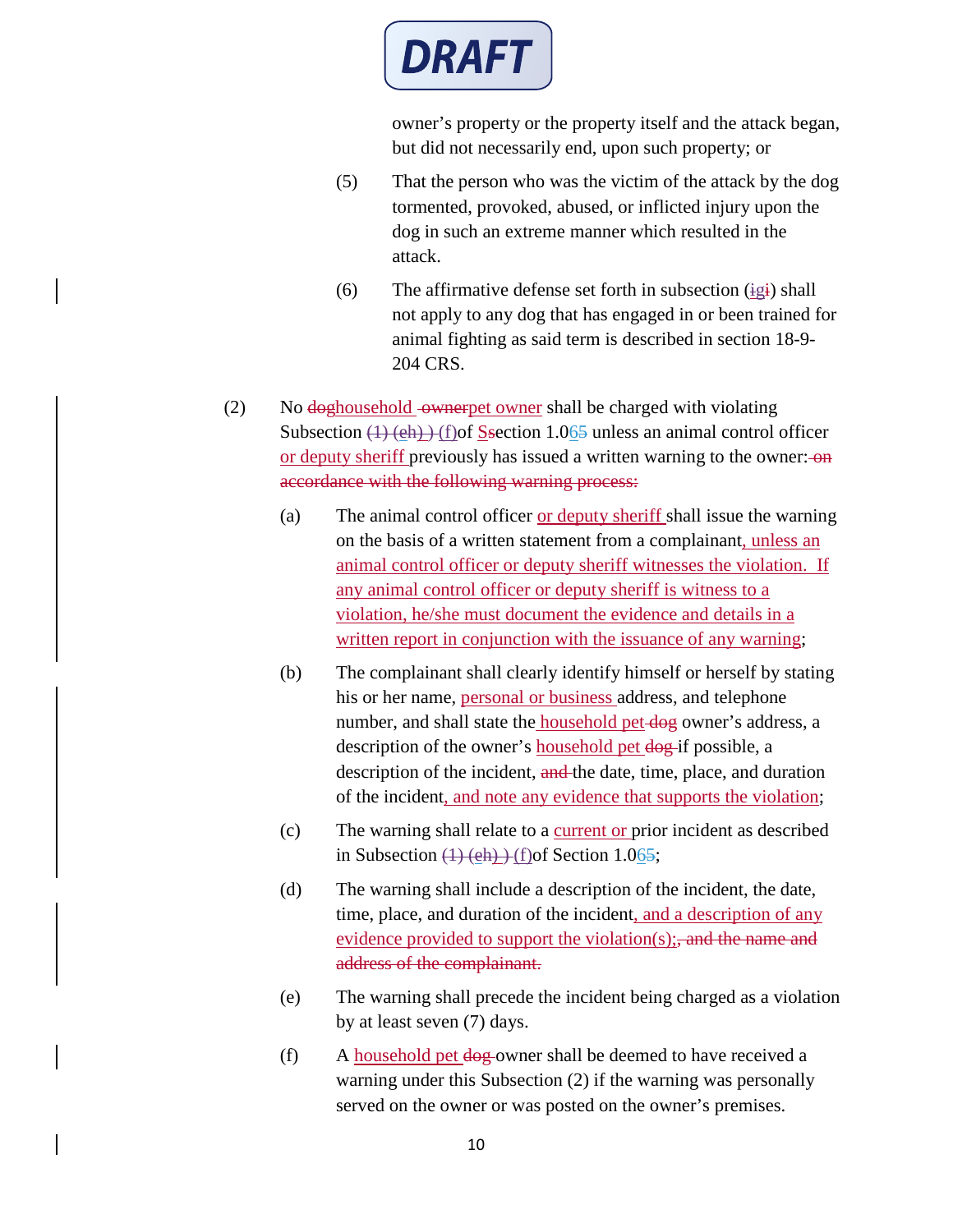

- (g) A contractor shall keep records of all warnings issued and such records shall be prima-facie evidence that such warnings were issued by an animal control officer and were received by the owner.
- (h) In addition to a warning, an animal control officer may offer other preventative remedies to include voluntary household pet control training and/or mediation when the animal noise situation appears to be caused by a lack of training or causing a dispute between complainant(s) and household pet owner(s)**.** Participation in a**ny**  household pet control training or mediation is voluntary and intended to help all parties involved by preventing future disputes or violations. **Any costs** associated with voluntary training or mediation is the responsibility of the complainant(s) and owner(s).
- (3) No person shall maintain or permit the maintenance of a doghouse, pen, yard, enclosure, shed, or compartment where dog urine or feces have been allowed to accumulate and where the doghouse, pen, yard, enclosure, shed, or compartment is not in a clean and sanitary condition and free of offensive odors, insects, and rodents.
- (4) No person or owner shall keep or harbor more household petspet animals than permitted by the Douglas County Zoning Resolution (DCZR). The number of allowable household petspet animals is based on the zoneing district of the property and the parcel size. See the Section 24, Animals of the DCZR **Zone District Animal Limits**, for allowable numbers. **and zone districts.**
- No person shall keep or harbor more than four (4) dogs of four (4) months of age or older on any premises, unless such dogs are kept or harbored in a kennel approved pursuant to the Douglas County Zoning Resolution.
- (5) No person or owner shall fail to provide food, water, shelter or the normal standards of care consistent with the species, age or physical condition of the household petpet animal. The term "shelter," shall mean an adequate structure that is in good repair, provides protection from the weather, provides shade from the direct rays of the sun and provides appropriate ventilation.
- (6) No person or owner shall abandon any household pet pet animal which he/she owns or has in his/her custody. The term "abandon," shall mean to leave a household pet pet animal unattended without food, shelter or water for a period of time greater than twenty-four (24) hours.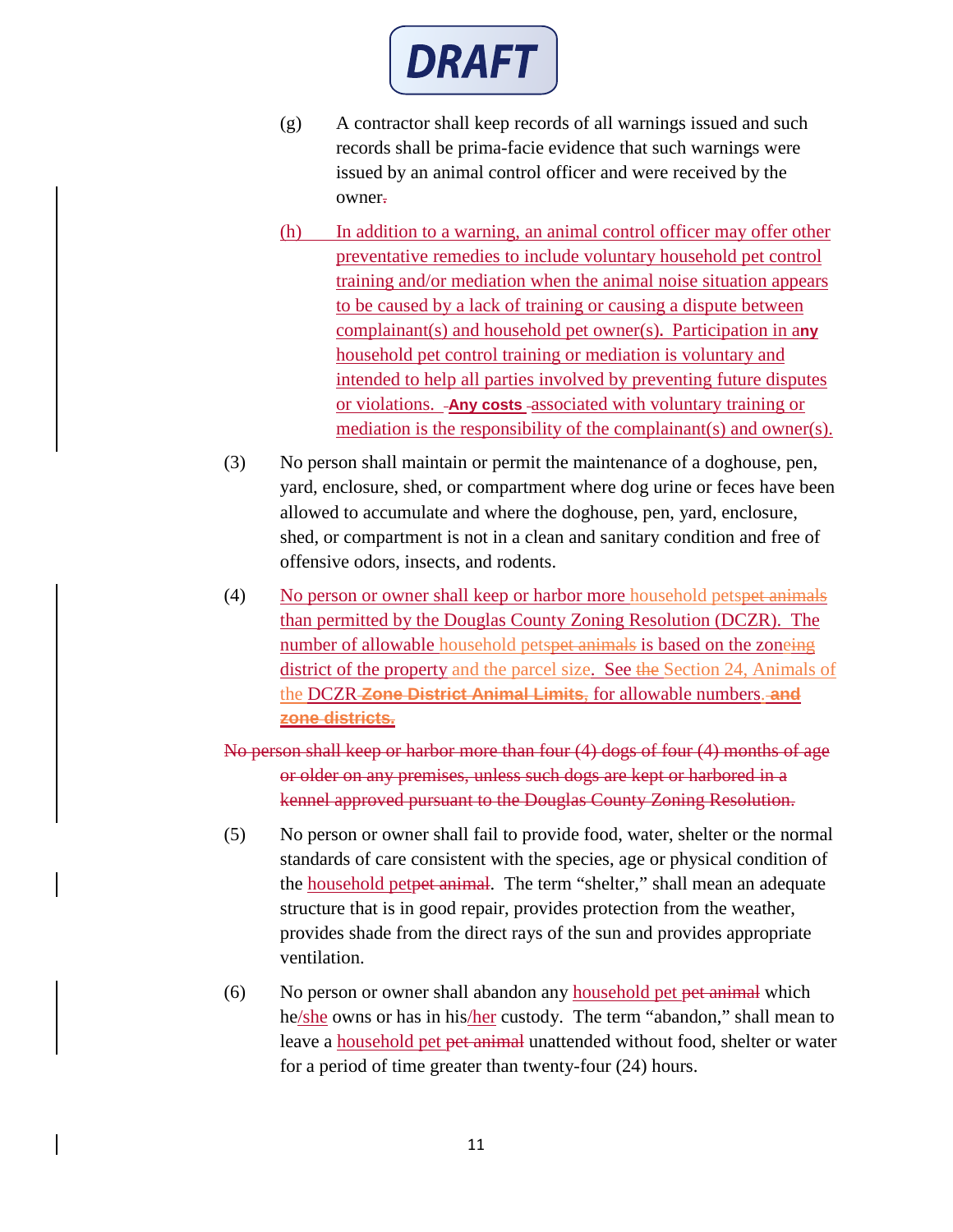

(7) (a) Any person who violates Subsections  $(1)$ ,  $(3)$ ,  $(4)$ ,  $(5)$ , OR (6) of Section 1.065 commits a class 2 petty offense. Violations of each subsection shall be considered separate offenses, each of which is subject to a separate penalty. Except when otherwise prohibited herein, the penalty assessment procedure provided in section 16-2-201 CRS, may be followed by the initial animal control officer for any such violation of this resolution.

- (b) A summons and complaint for a violation of Subsections  $(1)$  (eh)(f) of Section 1.065 may be issued when:
- 1. A warning has first been issued in accordance with Section 1.065 (2);
- 2. Unless an animal control officer witnesses a violation, he or she must have a signed written complaint from at least two complaining persons who are from separate households; or a signed written complaint from one person and that complaint is accompanied by audio and/or video evidence of the violation.
	- 3. Written complaints must clearly identify the complainant by his or her name, personal or business address, and telephone number, and shall state the household pet owner's address, a description of the owner's household pet if possible, a description of the incident, the date, time, place, and duration of the incident, and note any evidence that supports the violation.
- Except when otherwise prohibited herein, the penalty assessment procedure provided in section 16-2-201 CRS, may be followed by the initial animal control officer for any such violation of this resolution.
	- $(c\mathbf{b})$  The penalty schedule set forth in Subsection  $(d\mathbf{e})$  below shall apply whether the violator is issued a penalty assessment notice or a summons and complaint. If the penalty assessment procedure is not used, and the alleged offender is found guilty, court costs may be assessed in addition to the fine. The penalty assessment procedure shall not be used after a person has been charged with a third violation of the same offense within a twelve (12) month period. In no event shall a violator be fined more than \$300.00 for each separate offense.
	- (de) The penalties for any person violating Subsection  $(1)$ ,  $(3)$ ,  $(4)$ ,  $(5)$ , or (6) of Section 1.065 shall be as follows:
		- (i) First violation of Subsection  $(1)$ ,  $(3)$ , or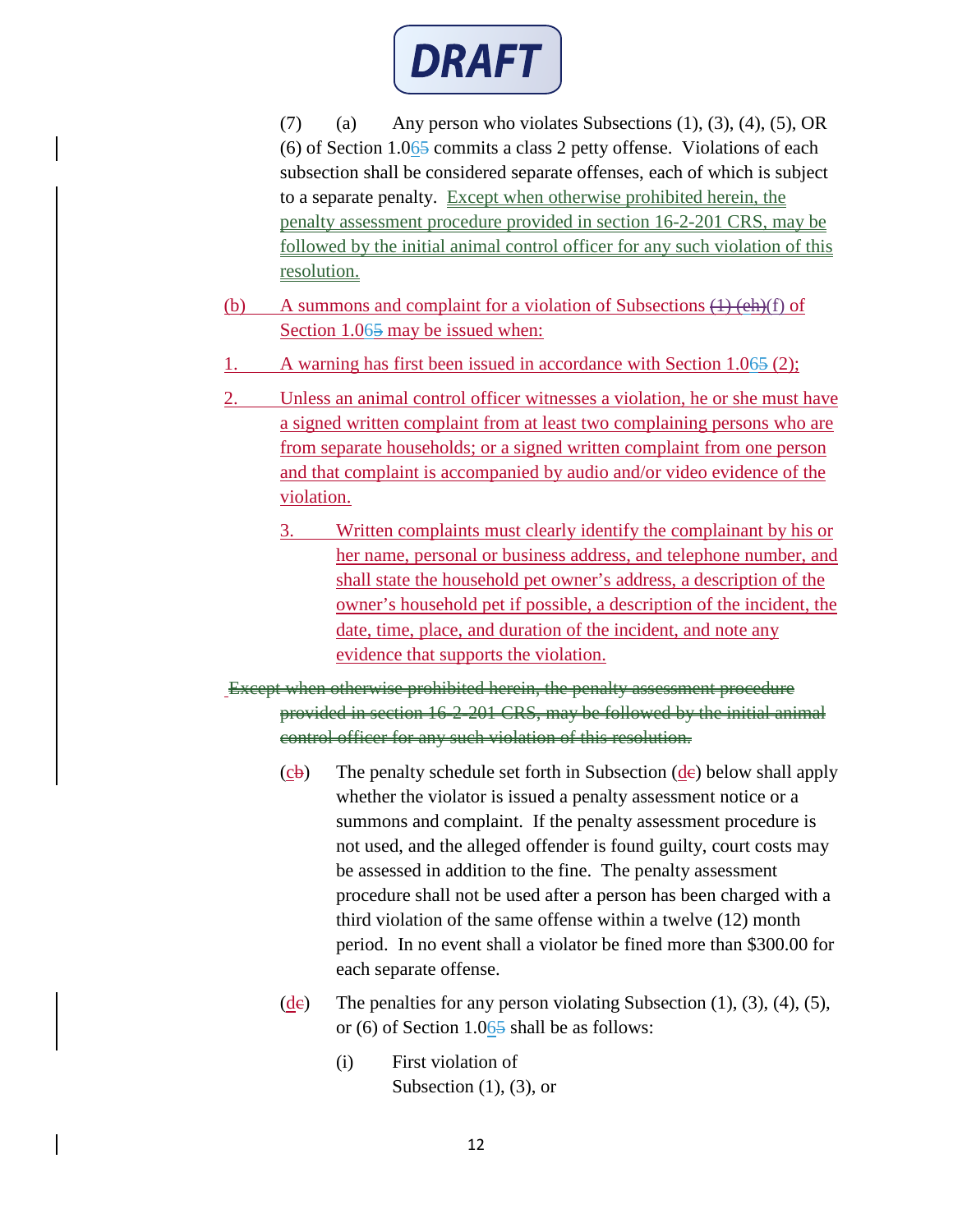

|       | (4) of Section $1.056$ :                                                                                                                    | \$50.00                                                                                         |
|-------|---------------------------------------------------------------------------------------------------------------------------------------------|-------------------------------------------------------------------------------------------------|
| (ii)  | Second violation of<br>Subsections $(1)$ , $(3)$ , or<br>(4) of Section $1.056$ within a<br>Period of twelve (12) months:                   | \$75.00                                                                                         |
| (iii) | Third and subsequent<br>violations of Subsections<br>$(1), (3),$ or $(4)$ of Section<br>$1.065$ within a period of<br>twelve $(12)$ months: | \$75.00 plus an<br>additional \$25.00<br>for each repeat<br>offense after the<br>second offense |
| (iv)  | <b>First violation of Subsection</b><br>$(5)$ or $(6)$ of Section 1.065:                                                                    | \$150.00                                                                                        |
| (v)   | Second violation of<br>Subsection $(5)$ or $(6)$ of<br>Section 1.065 within a<br>Period of twelve (12) months:                              | \$225.00                                                                                        |
| (vi)  | Third and subsequent<br>violation of Subsections<br>$(5)$ or $(6)$ of Section<br>$1.065$ within a period of<br>twelve $(12)$ months:        | \$300.00                                                                                        |

(8) The provisions of Subsection (1) of this Section  $1.065$  shall not apply to the owner of any dog that is actually working livestock, locating or retrieving wild game in season for a licensed hunter, assisting law enforcement officers, or being trained for any of these pursuits.

## **Class 2 Misdemeanors**

# **DANGEROUS ANIMALS**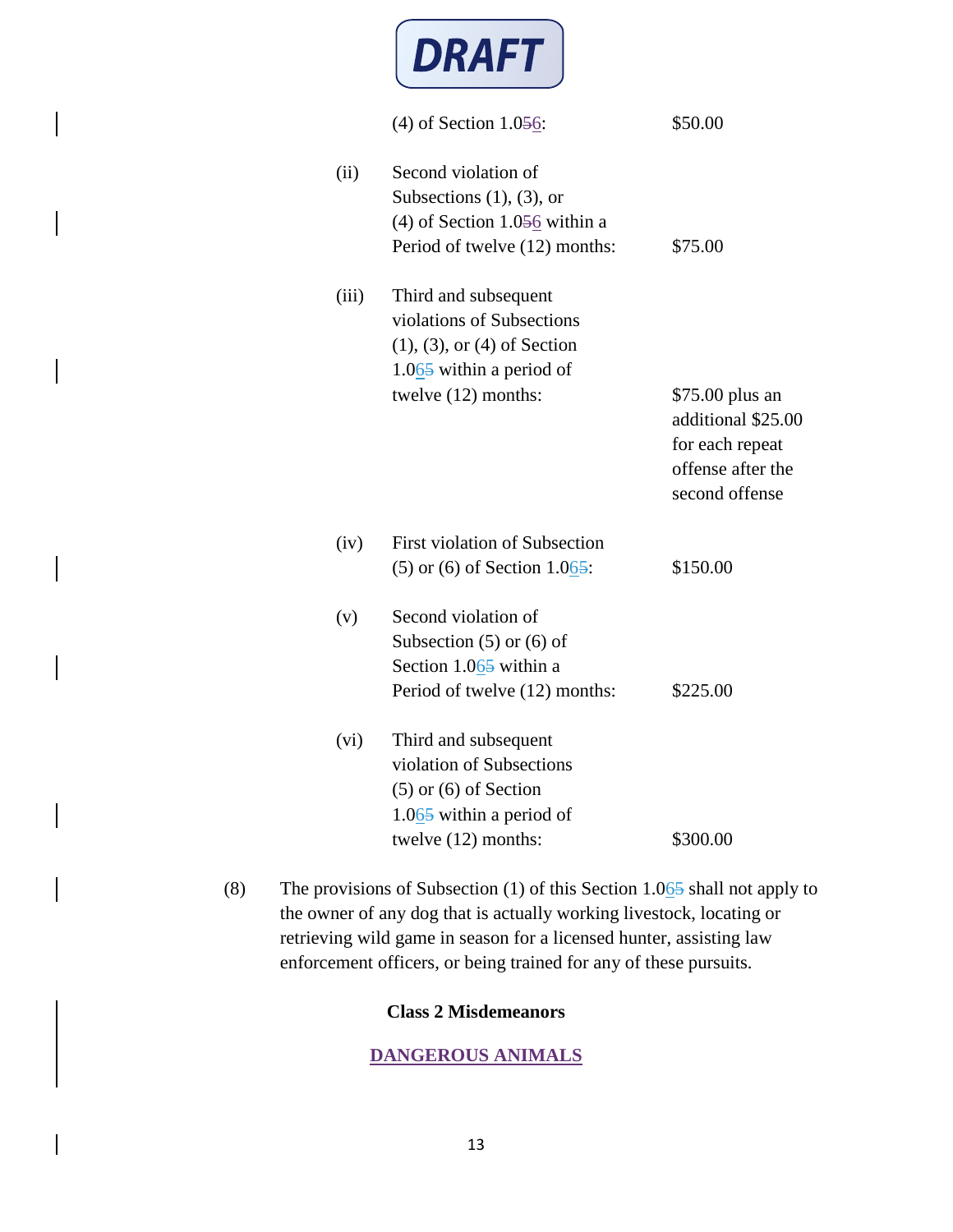

1.067 (1) It is unlawful to own, keep or maintain any dangerous animal within the County. Whenever any animal engages in behavior that meets the definition of a dangerous animal, the owner or keeper of such animal shall be charged with a violation of this Section, and the animal shall be seized and impounded as set forth in this resolution. Any person convicted of a violation of this Section shall, in addition to all other permitted penalties under this resolution, be required to humanely destroy such animal or to remove and maintain it outside of the County.A dog owner commits a Class 2 Misdemeanor if:

- The owner's dog, while unlicensed, bites a person, causing bodily injury;
- (b) The owner's dog, while running at large, bites or attacks a person, causing bodily injury; or
- (c) The owner's dog, while off the owner's premises but under the control of the owner, bites or attacks a person, causing bodily injury;
- (d) The owner's dog, while on the owner's premises, bites or attacks a person, causing bodily injury.
- (2) An affirmative defense to the violation of this subsection  $(1)$ ) (b), (c), and  $(d)$  shall be:
	- (a) That, at the time of the attack by the dog which causes injury to or the death of a domestic animal, the domestic animal was at large, was an estray, and entered upon the property of the owner and the attack began, but did not necessarily end, upon such property;
	- (b) That, at the time of the attack by the dog which causes injury to or the death of a domestic animal, said animal was biting or otherwise attacking the dog or its owner;
	- (c) That, at the time of the attack by the dog which causes injury to or the death of a person, the victim of the attack was committing or attempting to commit a criminal offense other than a petty offense, against the dog's owner, and the attack did not occur on the owner's property;
	- (d) That, at the time of the attack by the dog which causes injury to or the death of a person, the victim of the attack was committing or attempting to commit a criminal offense other than a petty offense, against a person on the owner's property or the property itself and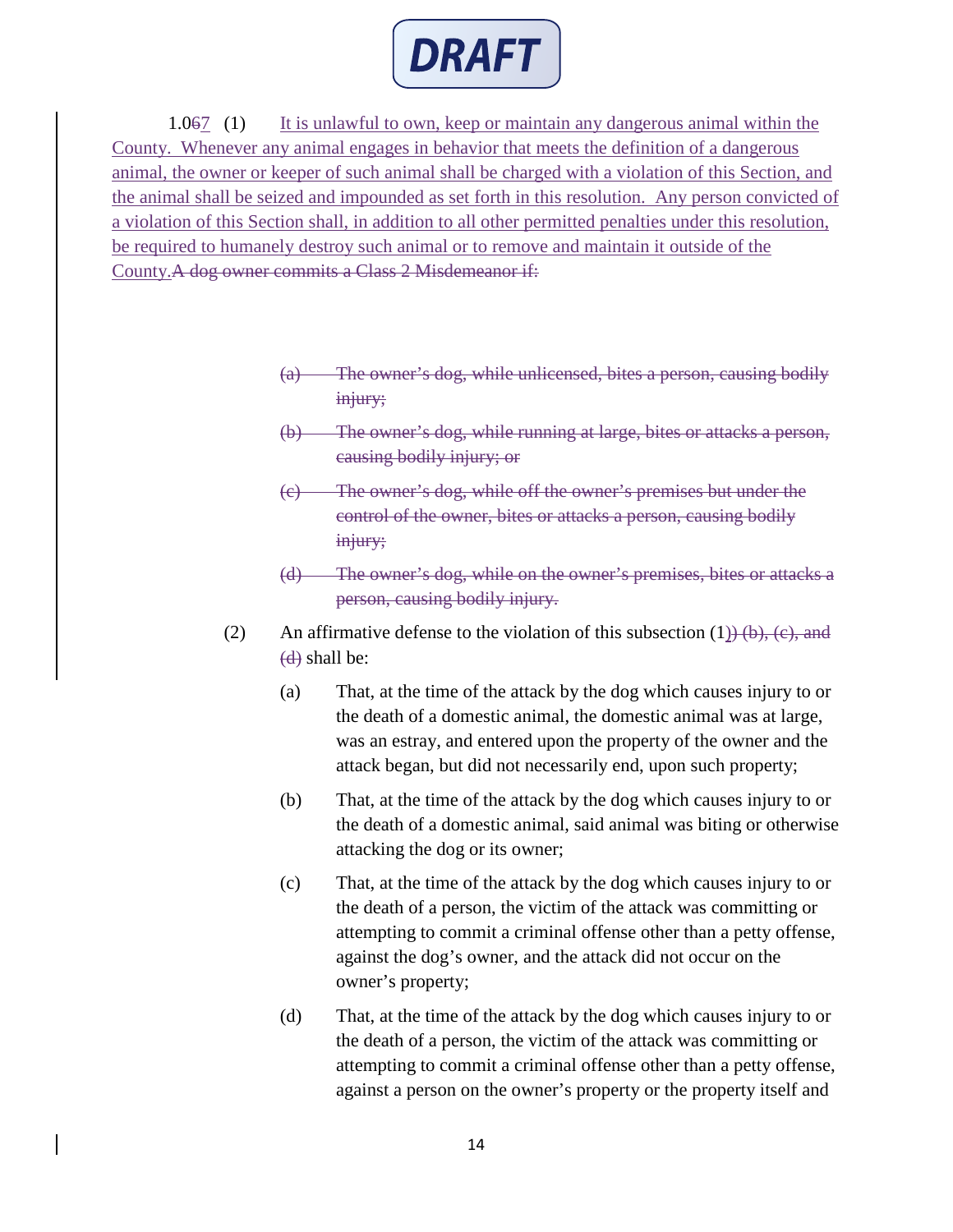

the attack began, but did not necessarily end, upon such property; or

- (e) That the person who was the victim of the attack by the dog tormented, provoked, abused, or inflicted injury upon the dog in such an extreme manner which resulted in the attack.
- (f) The affirmative defense set forth in subsection (2) shall not apply to any dog that has engaged in or been trained for animal fighting as said term is described in section 19-9-204, CRS.
- (3) Any person convicted of a Class 2 Misdemeanor pursuant to this resolution shall be fined not less than two hundred fifty dollars (\$250.00) and not more than one thousand dollars (\$1000.00) or imprisoned in the County jail for not less than three (3) months and not more than twelve (12) months, or both.
- (4) If a dog owner is twice convicted of a Class 2 Misdemeanor relating to the same dog, or if a court finds a dog to be a vicious dog, the dog may be destroyed by order of the court.
- (5) The provisions of subsection (1) of this section 1.06 shall not apply to the owner of any dog that is actually working livestock, locating or retrieving wild game in season for a licensed hunter, assisting law enforcement officers, or being trained for any of these pursuits.

#### **ENFORCEMENT**

1.07 Whenever an animal control officer has probable cause to believe that a violation described in this resolution as a Class 2 Misdemeanor has occurred or has personal knowledge of any other violation of this resolution, the officer may issue a citation or summons and complaint to the violator, stating the nature of the violation with sufficient particularity to give notice of the charge to the violator. Animal control officers shall enforce all other provisions of this regulation as set forth herein.

### **DISPOSITION OF FINES AND FORFEITURES**

1.08 All fines and forfeitures for the violation of this resolution shall be paid into the treasury of the County.

## **LIABILITY FOR ACCIDENT OR SUBSEQUENT DISEASE FROM IMPOUNDMENT**